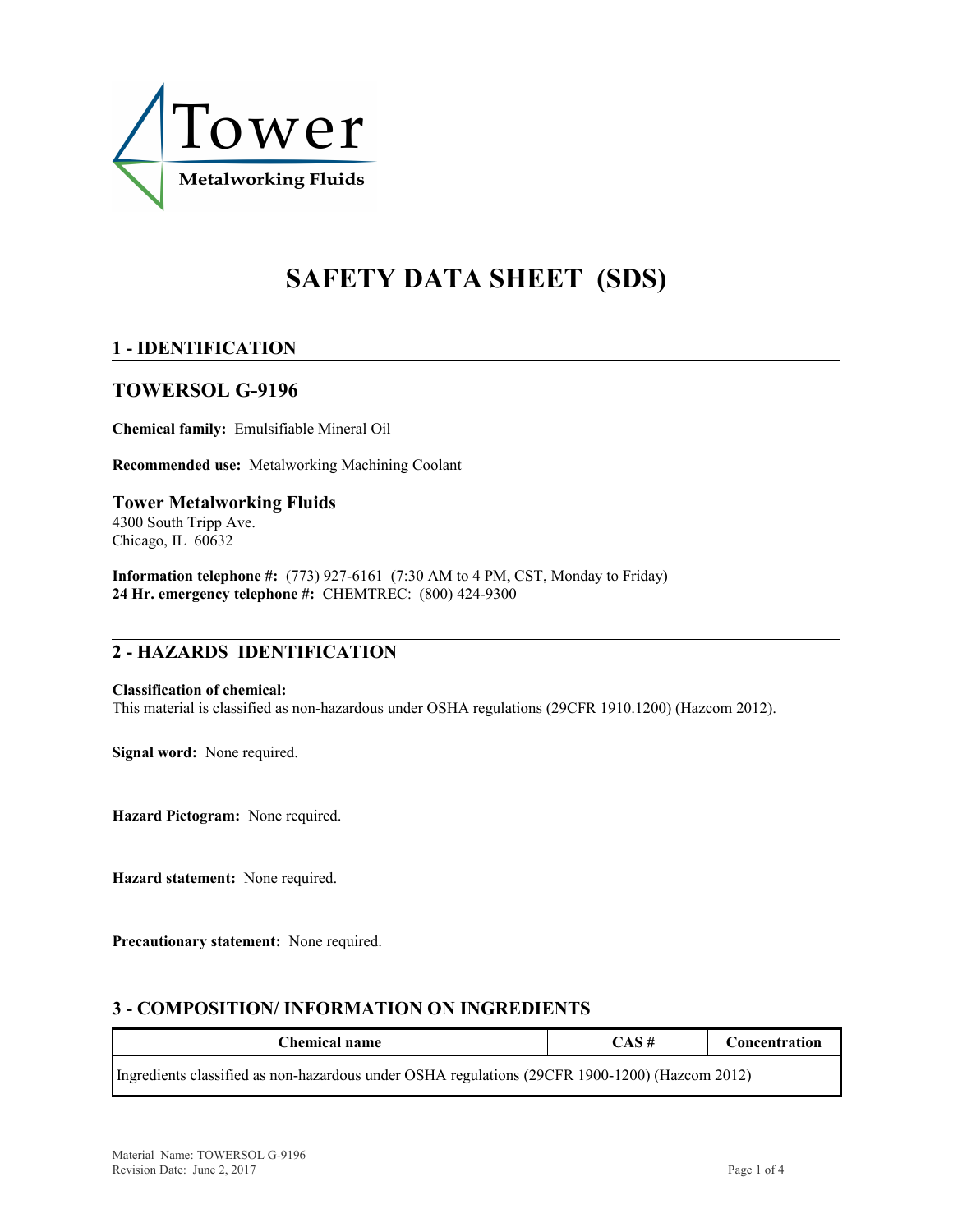

## **4 - FIRST-AID MEASURES**

#### **Description of first aid measures:**

Inhalation: If overcome by fumes from hot product, move to fresh air. Get medical attention.

Ingestion: Do not induce vomiting. Get medical attention.

- Skin: Wash with warm water and mild soap. Remove contaminated clothing. Launder or dry-clean soiled clothing before reuse.
- Eye: Remove contact lenses, if present and easy to do. Flush with water for 15 minutes or until irritation subsides. Get medical attention.

#### **Symptoms and effects, both acute and delayed:**

Acute: May cause transient eye and mild skin irritation.

Chronic: Prolonged or repeated skin contact may tend to remove natural oils, resulting in the development of dermatitis.

## **5 - FIRE-FIGHTING MEASURES**

#### **Extinguishing media:**

Suitable: Foam, carbon dioxide, dry chemicals, water fog or spray.

Unsuitable: Do not use straight streams of water, as this will spread the fire.

**Specific hazards and combustion products:** Products may include and are not limited to oxides of carbon and sulfur upon combustion.

**Special protective equipment and precautions for fire-fighters:** If near fire, cool exposed containers with cold water to prevent rupture. If a spill has not ignited, use water spray to disperse vapors. Minimize breathing fumes. Firefighters should wear NIOSH/MSHA approved self-contained breathing apparatus and full protective clothing. Treat as oil fire.

# **6 - ACCIDENTAL RELEASE MEASURES**

**Personal precautions, protective equipment and emergency procedures:** All persons dealing with the spill should wear appropriate personal protective equipment. Keep others away from spill. Restrict access to area until the spill has been cleaned up.

**Methods and materials for containment and cleaning up:** Contain spill and transfer to suitable containers or soak up in absorbent medium. If spill enters sewer, notify proper authorities.

# **7 - HANDLING AND STORAGE**

**Precautions for safe handling:** Wear proper personal protective equipment. Minimize breathing hot vapors. Avoid prolonged or repeated contact with skin, eyes and clothing. Wash thoroughly before meals and at end of work periods. Launder or dry-clean soiled clothing before reuse. **Conditions for safe storage:** Keep containers closed when not in use. Protect from freezing temperatures. Avoid heating above 120ºF for prolonged periods of time. Do not store or handle near ignition sources or strong oxidants. Empty containers may retain product residue; all precautions apply to empty containers.

**Incompatible materials:** Strong oxidizing materials.

# **8 - EXPOSURE CONTROLS/ PERSONAL PROTECTION**

**Exposure limits:**  $5 \text{ mg/m}^3$  as oil mist in air.

**Engineering controls:** Good general ventilation should be used.

**Individual protection measures and personal protective equipment:** Splash goggles, face shield, chemical and oil resistant gloves. Use chemical resistant apron if needed to avoid prolonged or repeated skin contact.

**TLV (THRESHOLD LIMIT VALUE):** 5mg/m<sup>3</sup> as oil mist in air over an 8 hour daily exposure (ACGIH)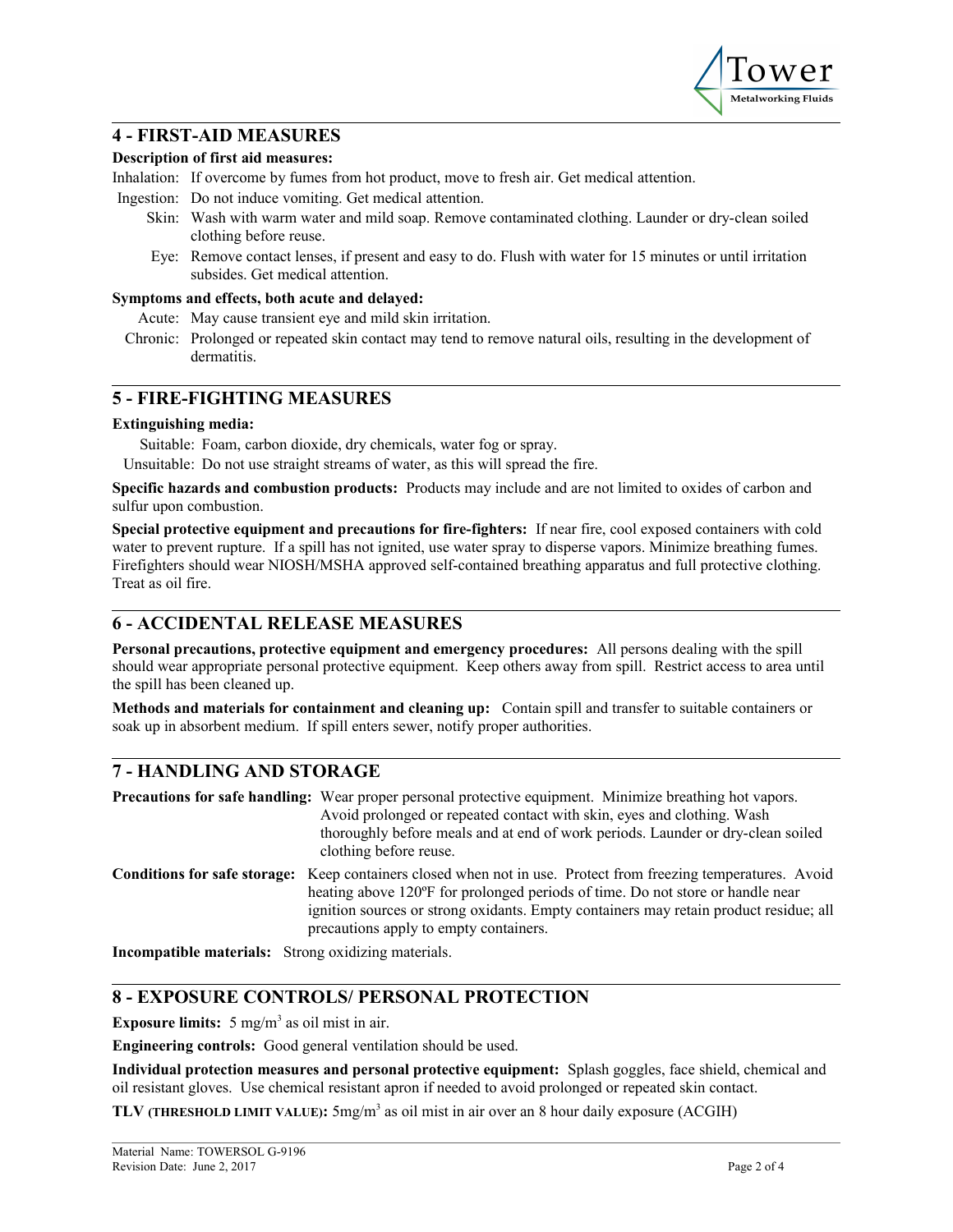

# **9 - PHYSICAL AND CHEMICAL PROPERTIES**

**Appearance:** Amber Liquid **Odor:** Hydrocarbon **Odor threshold:** Data currently unavailable **Product pH:** 9.5 **Freezing point:** 32°F **Boiling point:** Data currently unavailable **Flash point:** Typical 315°F (157°C) **Evaporation rate:** Data currently unavailable **Flammability:** Data currently unavailable **Upper/lower flammability limits:** LEL: 0.9% UEL: 7.0% **Vapor pressure:** <0.01 mm Hg @ 68°F **Vapor density:**  $>1$  (Air = 1) **Relative density:**  $0.93$  (Water = 1) **Solubility:** Emulsifies in water **Partition coefficient (n-octanol/water):** Information not available **Auto-ignition temperature:** Information not available **Decomposition temperature:** Information not available **Viscosity:** Typical 250-300 SUS @ 100°F

## **10 - STABILITY AND REACTIVITY**

**Chemical stability:** Material is stable under normal conditions.

**Possibility of hazardous reactions:** Hazardous polymerization will not occur.

**Conditions to avoid:** Avoid heat, sparks, open flames and other ignition sources.

**Incompatible materials:** Strong oxidizing agents.

**Hazardous decomposition products:** Material does not decompose at ambient temperatures. Decomposition products may include and are not limited to oxides of carbon and sulfur upon combustion.

#### **11 - TOXICOLOGICAL INFORMATION**

**Information on likely routes of exposure:**

| Inhalation:   | Yes          |
|---------------|--------------|
| Ingestion:    | Yes          |
| $\sim$ $\sim$ | $\mathbf{v}$ |

- Skin: Yes
- Eye: Yes

#### **Potential Symptoms of exposure:**

Inhalation: May cause irritation of respiratory tract. Avoid breathing vapors or mist of this product. Prolonged inhalation may be harmful.

- Ingestion: Do not ingest. Small amounts (a tablespoonful) swallowed during normal handling operations are not likely to cause injury; swallowing amounts larger than that may cause injury.
	- Skin: Minimally toxic under normal use. May be mildly irritating with prolonged and/or repeated skin contact.
	- Eye: Direct contact with eyes may cause irritation. Injuries not expected under normal use.

**Toxicological data:** No data available.

**NTP, IARC or OSHA carcinogen:** None of the constituents of this product have been identified as possible or proven carcinogens by NTP, IARC, or OSHA.

## **12 - ECOLOGICAL INFORMATION**

**Ecotoxicity:** Data not available.

**Persistence and degradability:** Data not available.

**Bioaccumulative potential:** Data not available.

**Mobility in soil:** Data not available.

**Other adverse effects:** None known.